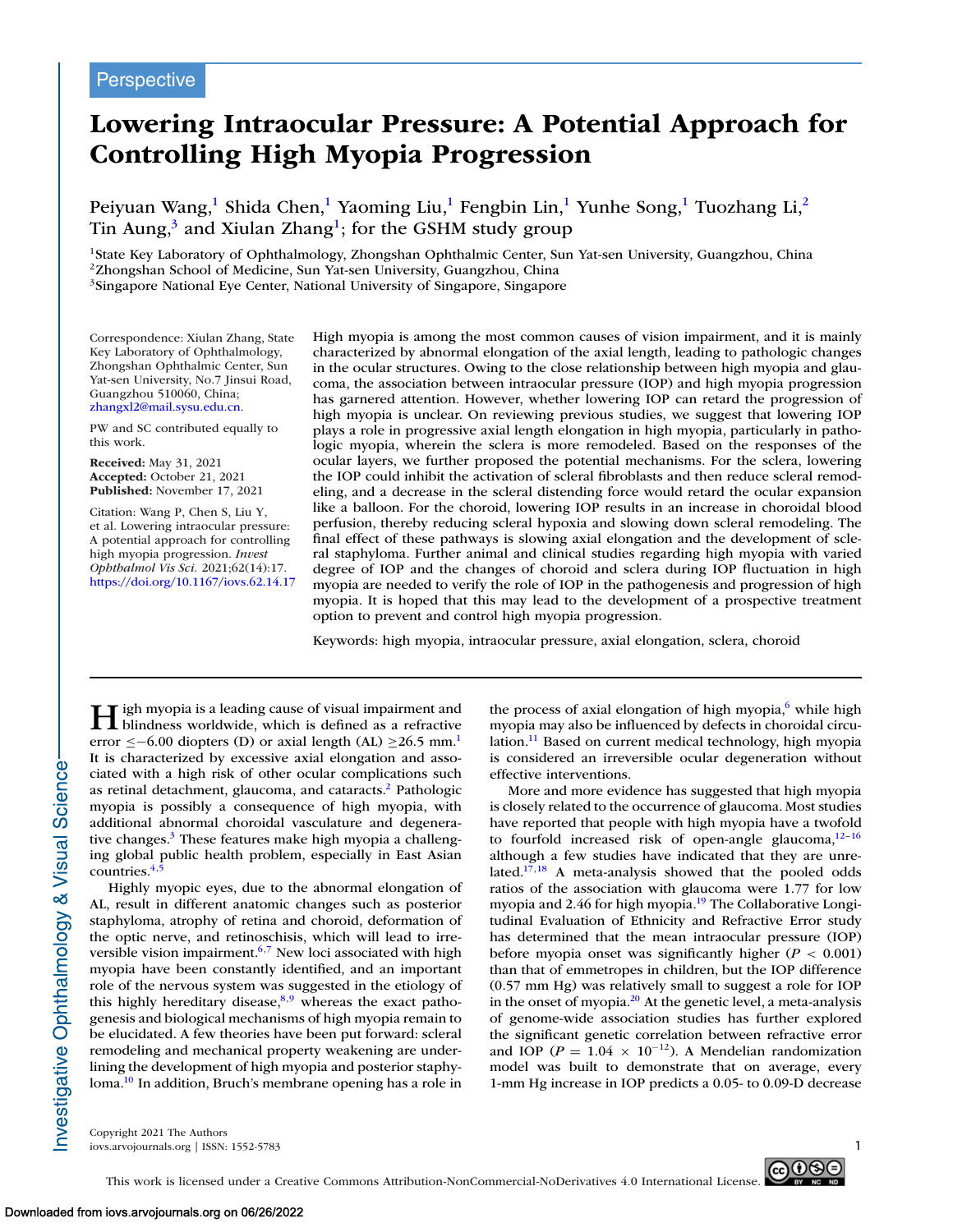

**FIGURE.** The potential mechanisms for the control of high myopia progression through the lowering of IOP.

in spherical equivalent, $^{21}$  which means exposure to higher IOP may inadvertently raise the prevalence of myopia.

IOP contributes to the regulation of retinal and choroidal microcirculation and deformation of the optic disc, which is involved in glaucoma and also in myopic optic neuropathy.<sup>22,23</sup> The above evidence implies that IOP may play a role in the pathogenesis of high myopia. Combined with previous animal and clinical studies, we propose that lowering the IOP can control high myopia progression based on the responses of the scleral and choroidal layers. The potential mechanism underlying this perspective is illustrated (Fig.) and may provide multiple potential targets for the prevention and control of high myopia, which is expected to help in the management and prognosis of high myopia.

# **EVIDENCE IN ANIMAL EXPERIMENTS**

In animal experiments, the effect of lowering IOP in controlling AL and the refractive error changes caused by ocular hypotensive medications are varied. Timolol, a β-adrenergic receptor blocker, was shown to be unable to control myopia progression in chicks, $24$  and carteolol also showed no significant correlation with axial elongation in young guinea pigs.<sup>25</sup> However, a selective prostaglandin F2  $\alpha$  receptor agonist called latanoprost was proved to induce the remodeling of scleral collagen and normalize the scleral microstructure in the guinea pig myopia models, leading to reduced AL elongation and refractive error changes. $26,27$  Others have suggested that latanoprost acid can also inhibit the progression of form-deprivation myopia in guinea pigs, probably by hypotensive effects, and strengthen the scleral framework to reduce AL elongation. $^{28}$  In addition, both brimonidine eye drops and intravitreal injections were reported to be effective in inhibiting progressing myopia, mainly through slowing AL elongation. $29,30$ 

There are some possible explanations for the inconsistent effect of IOP-lowering medications on myopia progression in animal models. First, the chick's sclera has an inner cartilage layer that is more resistant to IOP fluctuations than guinea pigs. The older the animal, the lower the elasticity of the sclera and the weaker the response to IOP changes. Second, different types of medications have different IOPlowering efficacy, and medication such as β-receptor blockers cannot maintain a low and stable level of IOP during nighttime compared with prostaglandins, as IOP diurnal fluctuation tends to play an important role in axial elongation.<sup>31</sup> Third, differences in pharmacodynamics, specific receptors, and the impact on vascular flow density as well as choroidal blood perfusion may also contribute to these different results, which require further elucidation.

# **EVALUATIONS IN CLINICAL PRACTICES**

During clinical practice, many studies have shown that AL elongation is associated with IOP to some extent at different ages. As for young children, a population-based predicted model showed that AL was most strongly influenced by age and reached a plateau around 3 years, as the sclera becomes much less distensible after that.<sup>32</sup> This association was also significantly influenced by IOP; for example, in children with congenital glaucoma with increased IOP, the predicted curve of AL was approximately 1 to 2 mm higher for the same age and sex. Another retrospective study proved that in children with congenital glaucoma with an average age of 10 months, the postoperative IOP after trabeculectomy or goniotomy was remarkably correlated with AL growth. $33$  With IOP controlled in congenital glaucoma, AL may decrease or the axial growth pattern may parallel the normal growth curve.<sup>34</sup> To our knowledge, no long-term follow-up of infants' AL under different IOP has been reported. During the rapid growth of the sclera and eyeball in young children, AL seems to be very sensitive to changes in IOP. In 6- to 11-year-old myopic children, a 5-year follow-up study by the Correction of Myopia Evaluation Trial suggested that IOP was not associated with myopia progression or change in  $AL<sup>35</sup>$  Concerning teens and those in their early 20s, the Singapore Cohort Study of the Risk Factors for Myopia (SCORM) study suggested that there were no significant IOP differences between high or low myopia and emmetropes, and it did not support an association between IOP and AL or refractive error in children. $36$  Conversely, the Anyang Childhood Eye Study indicated that IOP was about 1 to 2 mm Hg higher in myopic eyes than in emmetropic or hyperopia eyes using noncontact tonometry. However, in eyes with greater myopia progression, IOP was significantly lower, which indicated that progressing myopic eyes have higher scleral compliance.<sup>37</sup> A multivariate linear regression analysis used in the Anyang University Students Eye Study described that higher IOP is associated with higher myopic refractive error and shorter AL. As the sclera has a certain compliance, below the threshold, the correlation between IOP and AL was negative, while above a certain degree, the correlation was positive.<sup>38,39</sup> Therefore, the true value of IOP tends to be underestimated in progressive high myopic eyes, and the compliance of the sclera should be taken into consideration. In healthy teenagers' eyes, after an immediate IOP elevation of 10 and 20 mm Hg that was induced by a suction cup, the AL significantly increased by 23 and 39 μm, respectively[.40](#page-4-0) The result indicates that the elasticity of the sclera still exists in teenagers; however, we should acknowledge that the AL change in teenagers was far less than that in young children under different IOPs.

The relationship between IOP and myopia was even more inconsistent in older adults. A Japanese survey confirmed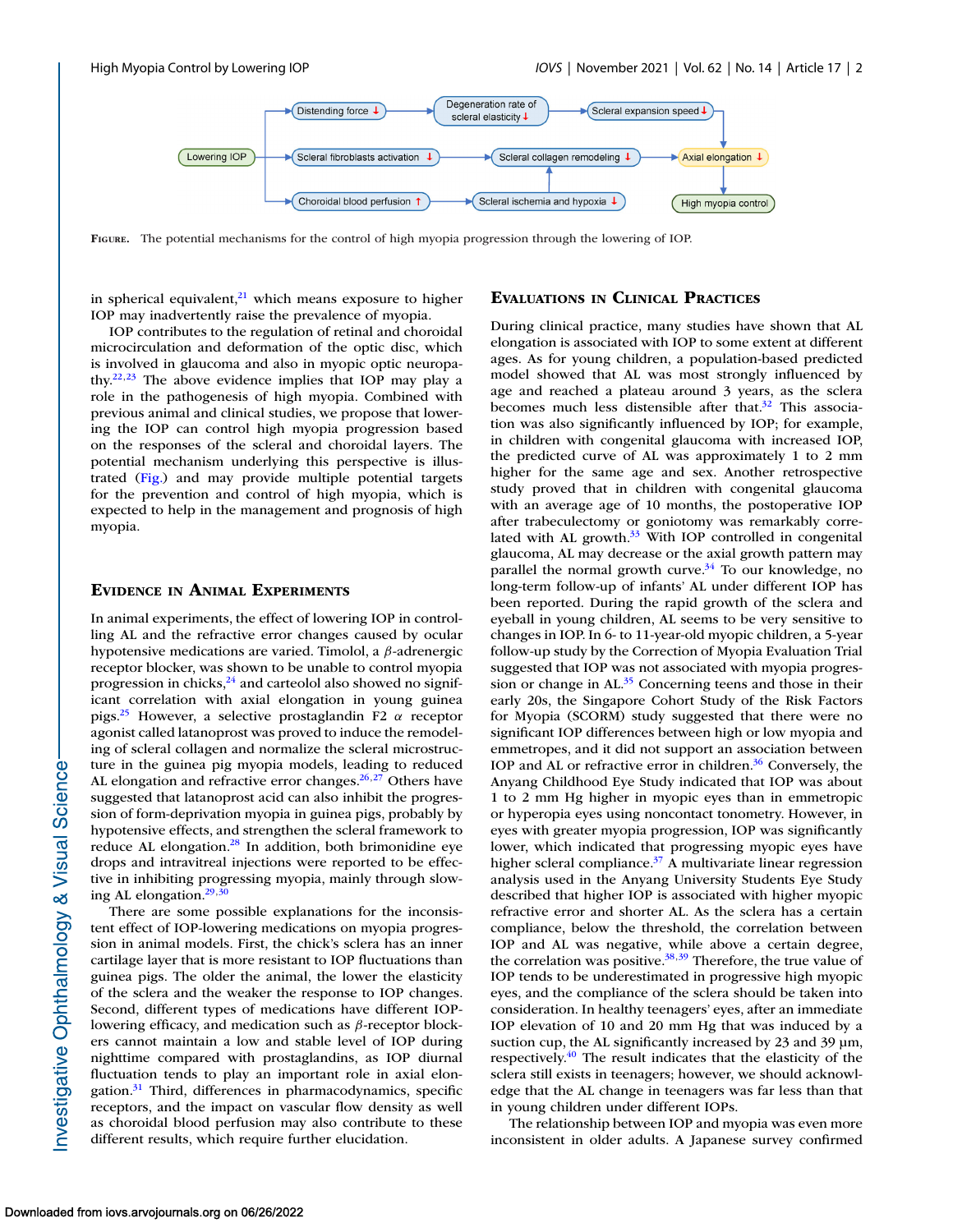that the mean IOP in advancing degrees of myopia was slightly higher than that of nonmyopic eyes, even after adjusting the age and central corneal thickness.<sup>41</sup> As for the population over 40 years old, the Japanese Kumejima study demonstrated that higher IOP was significantly correlated with longer AL ( $P < 0.018$ ), <sup>42</sup> while the Los Angeles Latino Eye Study showed there was no significant association between IOP and AL ( $P = 0.13$ ).<sup>43</sup> In addition, the Lingtou Eye Cohort Study manifested that longitudinal changes in IOP were positively related to myopic progression (based on spherical equivalent,  $P < 0.001$ .<sup>44</sup> The Northern Ireland Cohort for the Longitudinal Study of Ageing study, which enrolled participants older than 50 years, demonstrated that increased IOP was associated with increased myopic refractive error in adjusted multivariate analysis ( $P < 0.01$ ), but the AL parameters were not included in the analysis.<sup>45</sup> Moreover, in elderly patients with open-angle glaucoma, AL reduction after trabeculectomy or glaucoma drainage device surgery was related to postoperative IOP and the amount of IOP reduction.<sup>46</sup> More accurately, the Wilmer Eye Institute indicated that for every 1-mm Hg IOP decrease after trabeculectomy, there was a mean decrease of 6.8  $\mu$ m in AL.<sup>47</sup> A Japanese 6-year follow-up study found that the lack of using IOP-lowering medications in high myopic adult patients was a prognostic factor for increased AL in the multivariate analysis.<sup>48</sup> However, the postoperative AL change by IOP in adults was much less significant than that in young children, in both the value and the proportion of total AL. In addition, in adult patients with glaucoma who had emmetropia or mild myopia, AL decreased by only 0.16 mm after trabeculectomy, $49$  which was far less than that in the young children. Due to the difference in AL change between children and adults, scleral rigidity and elasticity need to be taken into consideration in IOP measurement.

Moreover, most of the AL was measured from the corneal surface to the retinal pigment epithelium, excluding the choroidal thickness. When IOP decreases, choroidal blood prefusion and choroidal thickness increase accordingly, $47$ which diminish the real AL value change. In vivo elastic responses of the sclera were different between myopic and normal eyes,<sup>50</sup> and the elasticity of the posterior retinachoroid–sclera complex increased as the AL increased in eyes with high myopia.<sup>51</sup> We hypothesized that the AL is rarely changed by lowering the IOP in normal adults or patients with mild myopia, whose sclera are rigid and relatively inflexible. However, in progressive high myopia, especially pathologic myopia, it has been reported that the sclera of these patients was continually prolonged and had higher compliance and, consequently, was more elastic and more sensitive to IOP change. $37,51$  In summary, we hold the view that lowering the IOP can slow down AL increase, especially in progressive high myopia populations.

# **SCLERAL RESPONSE TO IOP**

As the ocular outer coat, the sclera is considered an indispensable target and has been studied extensively with respect to high myopia pathogenesis. The scleral response to IOP can be divided into two stages—acute and chronic IOP elevation. Changes in scleral structure, composition variation, and weakening of biomechanical properties can result in axial elongation, which is one of the most significant changes in both the early and late stages of high myopia.<sup>10</sup>

For decades, Laplace's law has been implemented as a theoretical model in ophthalmology to describe the mechanism of the corneoscleral shell. Although it was proven to be inappropriate, it roughly illustrated the interaction between IOP and stress to the corneoscleral tissues.<sup>52,53</sup> During ocular growth in childhood or high myopia progression, once IOP is elevated, it is likely to increase ocular stress directly and result in a balloon-like expansion, particularly in the sclera's posterior pole[.54](#page-4-0) After a long stretching period, scleral elasticity may decrease, affecting the scleral growth rate and expansion speed, ultimately leading to axial elongation.<sup>55</sup> The subsequent scleral rigidity may increase the susceptibility of intraocular structures to the distending force of IOP. This vicious circle might be halted when IOP lowering is practiced. For instance, lowering the IOP can increase scleral resistance and, in turn, reduce the incidence of ocular stretching, which appears to be the fundamental step in avoiding permanent vision loss in high myopia[.56](#page-4-0)

It is known that scleral fibroblasts can produce matrix metalloproteinases (MMPs) to induce type I collagen degradation and remodeling of other extracellular matrices, leading to scleral thinning during myopia progression[.57,58](#page-5-0) Another mechanical stretching in vitro model demonstrated that the production of tissue inhibitor of metalloproteinase 1 by human scleral fibroblasts was suppressed and raised the proportion of MMPs and scleral remodeling.<sup>59</sup> Moreover, mechanical strain–induced Ras homolog family member A/Rho-associated protein kinase 2 pathway and transforming growth factor  $\beta$ 1 mediation were demonstrated to regulate scleral remodeling. $60,61$  Therefore, IOP lowering may be perceived by the mechanical response genes of scleral fibroblasts and lead to depressed scleral remodeling and reduced axial elongation by inhibiting fibroblast activation.

#### **CHOROIDAL RESPONSE TO IOP**

One of the main functions of choroid, a blood-rich tissue, is to supply oxygen and nutriment to the outer retina and overlying sclera. Reduced choroidal blood flow can result in scleral ischemia and hypoxia, contributing to the onset of ocular elongation and myopia. $62$  Choroidal thickness (CT) is a measurable indicator of choroidal blood perfusion (ChBP) and was reported to be thinner in myopia than in emmetropia and hyperopia; specifically, CT decreases by 5 μm per refraction diopter of myopia. $63,64$  Furthermore, in high myopic eyes, CT was reported to be negatively correlated with AL,<sup>65</sup> and CT reduction occurred before retinal thinning in the early progression of myopia.<sup>66</sup> Hence, choroidal thinning was supposed to serve as a new target or predictor biomarker for myopic development and progression.<sup>67,68</sup>

It is worth noting that lowering the IOP can promote ChBP. For example, topical ocular hypotensive drugs such as bimatoprost and dorzolamide have been shown to increase ChBP and cause a marked increase in  $CT^{(69,70)}$  For every 1-mm Hg decrease in IOP after trabeculectomy, the mean increase in CT was 3.4 μm, and these postoperative changes were maintained for at least 6 months. $47,71$  $47,71$  Interestingly, several interventions to retard myopia progression in children and teenagers, such as orthokeratology treatment and low-dose atropine, also increased ChBP or  $CT^{72,73}$  This suggested that increasing ChBP may be a significant target in high myopia control. Remarkably, increased ChBP has recently been reported to inhibit high myopia progression by reducing scleral ischemia and hypoxia and further leads to changes in the scleral extracellular matrix and collagen remodeling in guinea pigs, $74$  indicating that lowering the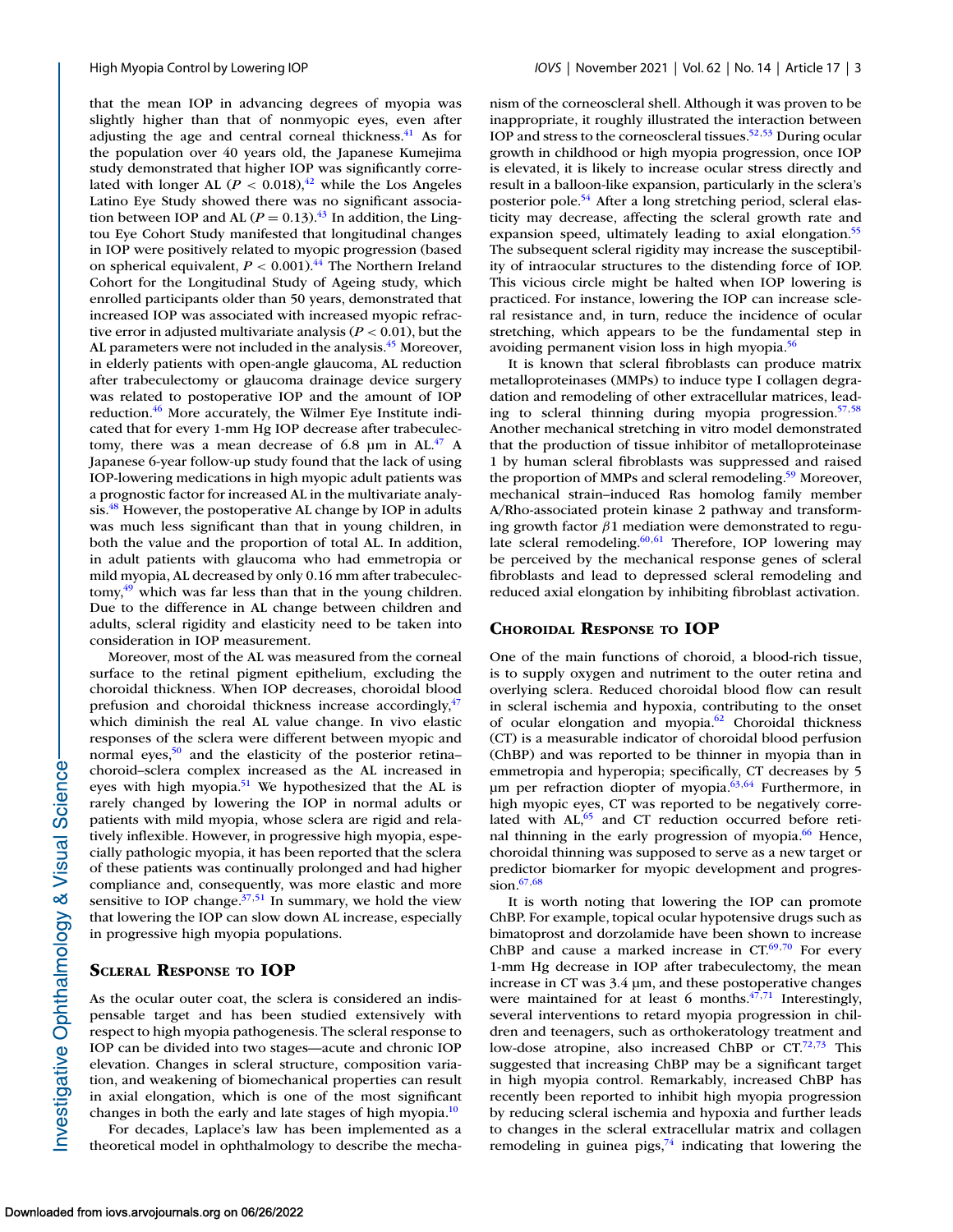<span id="page-3-0"></span>IOP is a promising mechanism for controlling high myopic development by increasing the blood supply to the choroid.

# **FUTURE DIRECTIONS AND CHALLENGES**

Currently, there is no direct evidence for the role of IOP in the pathogenesis of high myopia, and many unanswered questions remain about the effect of reducing the IOP on the progression of high myopia. We propose that the following issues should be answered: (1) How does the AL change in high myopia under varied IOP degrees? Will higher IOP contribute to longer AL? (2) What is the underlying mechanism of scleral and choroid change in high myopia under higher IOP? (3) Will reducing IOP slow down the progression of high myopia that showed as AL elongation, atrophy of the retina and choroid, or tractional change of the retina? If so, animal experiments are needed to further clarify the effect of varied degrees of IOP on sclera and choroid and their exact role in AL growth. Further longitudinal clinical data regarding the AL changes in patients with high myopia who have used or are currently using ocular hypotension medications and even randomized controlled trials with interventions to reduce IOP in patients with progressive high myopia are also significant to confirm the feasibility of reducing IOP for controlling progressive high myopia or continuous axial elongation.

## **CONCLUSION**

High myopia comprises multiple etiologic factors, and the mechanisms for controlling high myopia are more complex. There is contradictory clinical and experimental evidence for the relationship between high myopia and glaucoma as well as between IOP and myopia progression. By summarizing the findings of previous studies, we concluded that lowering the IOP may control high myopia progression, particularly in progressive high myopia and pathologic myopia, wherein the sclera is more elastic, grows faster, and is more susceptible to IOP changes. The potential mechanisms based on the responses of the scleral and choroidal layers were proposed. First, lowering the IOP can decrease the distending force on the sclera and slow down the scleral elasticity degeneration rate and expansion speed. Second, lowering the IOP may be perceived by the mechanical response genes of scleral fibroblasts and inhibit the activation of scleral fibroblasts. Third, the ocular hypotension effect can result in an increase of ChBP, thereby reducing scleral ischemia and hypoxia. The final effect is the reduction of scleral collagen remodeling and the attenuation of axial elongation. This perspective may serve as a basis for delaying high myopia progression and controlling high myopia combined with glaucoma. However, further animal and clinical studies are in urgent need to confirm the role of IOP in the pathogenesis and progression of high myopia.

## *Acknowledgments*

We thank all members of the Glaucoma Suspects with High Myopia (GSHM) study group who contributed and supported this series of studies.

Supported by the High-Level Hospital Construction Project, Zhongshan Ophthalmic Center, Sun Yat-sen University (303020104) and the Science and Technology Program of

Guangzhou, China (202102010209). The funding organizations had no role in the design or conduct of this research.

Disclosure: **P. Wang**, None; **S. Chen**, None; **Y. Liu**, None; **F. Lin**, None; **Y. Song**, None; **T. Li**, None; **T. Aung**, None; **X. Zhang**, None

#### *References*

- 1. Flitcroft DI, He M, Jonas JB, et al. IMI—defining and classifying myopia: a proposed set of standards for clinical and epidemiologic studies. *Invest Ophthalmol Vis Sci*. 2019;60(3):M20–M30.
- 2. Ikuno Y. Overview of the complications of high myopia. *Retina*. 2017;37(12):2347–2351.
- 3. Ohno-Matsui K, Lai TYY, Lai CC, Cheung CMG. Updates of pathologic myopia. *Prog Retin Eye Res*. 2016;52:156–187.
- 4. Morgan IG, Ohno-Matsui K, Myopia Saw SM.. *Lancet*. 2012;379(9827):1739–1748.
- 5. Wong YL, Saw SM. Epidemiology of pathologic myopia in Asia and worldwide. *Asia Pac J Ophthalmol (Phila)*. 2016;5(6):394–402.
- 6. Jonas JB, Wang YX, Dong L, Guo Y, Panda-Jonas S. Advances in myopia research anatomical findings in highly myopic eyes. *Eye Vis (Lond)*. 2020;7:45.
- 7. Jonas JB, Ohno-Matsui K, Panda-Jonas S. Myopia: anatomic changes and consequences for its etiology. *Asia Pac J Ophthalmol (Phila).* 2019;8(5):355–359.
- 8. Tedja MS, Haarman AEG, Meester-Smoor MA, et al. IMI—myopia genetics report. *Invest Ophthalmol Vis Sci*. 2019;60(3):M89–M105.
- 9. Meguro A, Yamane T, Takeuchi M, et al. Genome-wide association study in asians identifies novel loci for high myopia and highlights a nervous system role in its pathogenesis. *Ophthalmology*. 2020;127(12):1612–1624.
- 10. McBrien NA, Gentle A. Role of the sclera in the development and pathological complications of myopia. *Prog Retin Eye Res*. 2003;22(3):307–338.
- 11. Wu Q, Chen Q, Lin B, et al. Relationships among retinal/choroidal thickness, retinal microvascular network and visual field in high myopia. *Acta Ophthalmol*. 2020;98(6):e709–e714.
- 12. Mitchell P, Hourihan F, Sandbach J, et al. The relationship between glaucoma and myopia: the Blue Mountains Eye Study. *Ophthalmology*. 1999;106(10):2010–2015.
- 13. Wong TY, Klein BE, Klein R, et al. Refractive errors, intraocular pressure, and glaucoma in a white population. *Ophthalmology*. 2003;110(1):211–217.
- 14. Kuzin AA, Varma R, Reddy HS, et al.; Los Angeles Latino Eye Study Group. Ocular biometry and open-angle glaucoma: the Los Angeles Latino Eye Study. *Ophthalmology*. 2010;117(9):1713–1719.
- 15. Pan CW, Cheung CY, Aung T, et al. Differential associations of myopia with major age-related eye diseases: the Singapore Indian Eye Study. *Ophthalmology*. 2013;120(2):284– 291.
- 16. Shen L, Melles RB, Metlapally R, et al. The association of refractive error with glaucoma in a multiethnic population. *Ophthalmology*. 2016;123(1):92–101.
- 17. Kass MA, Heuer DK, Higginbotham EJ, et al. The Ocular Hypertension Treatment Study: a randomized trial determines that topical ocular hypotensive medication delays or prevents the onset of primary open-angle glaucoma. *Arch Ophthalmol.* 2002;120(6):701–713; discussion 829–830.
- 18. Chao DL, Shrivastava A, Kim DH, et al. Axial length does not correlate with degree of visual field loss in myopic Chinese individuals with glaucomatous appearing optic nerves. *J Glaucoma*. 2010;19(8):509–513.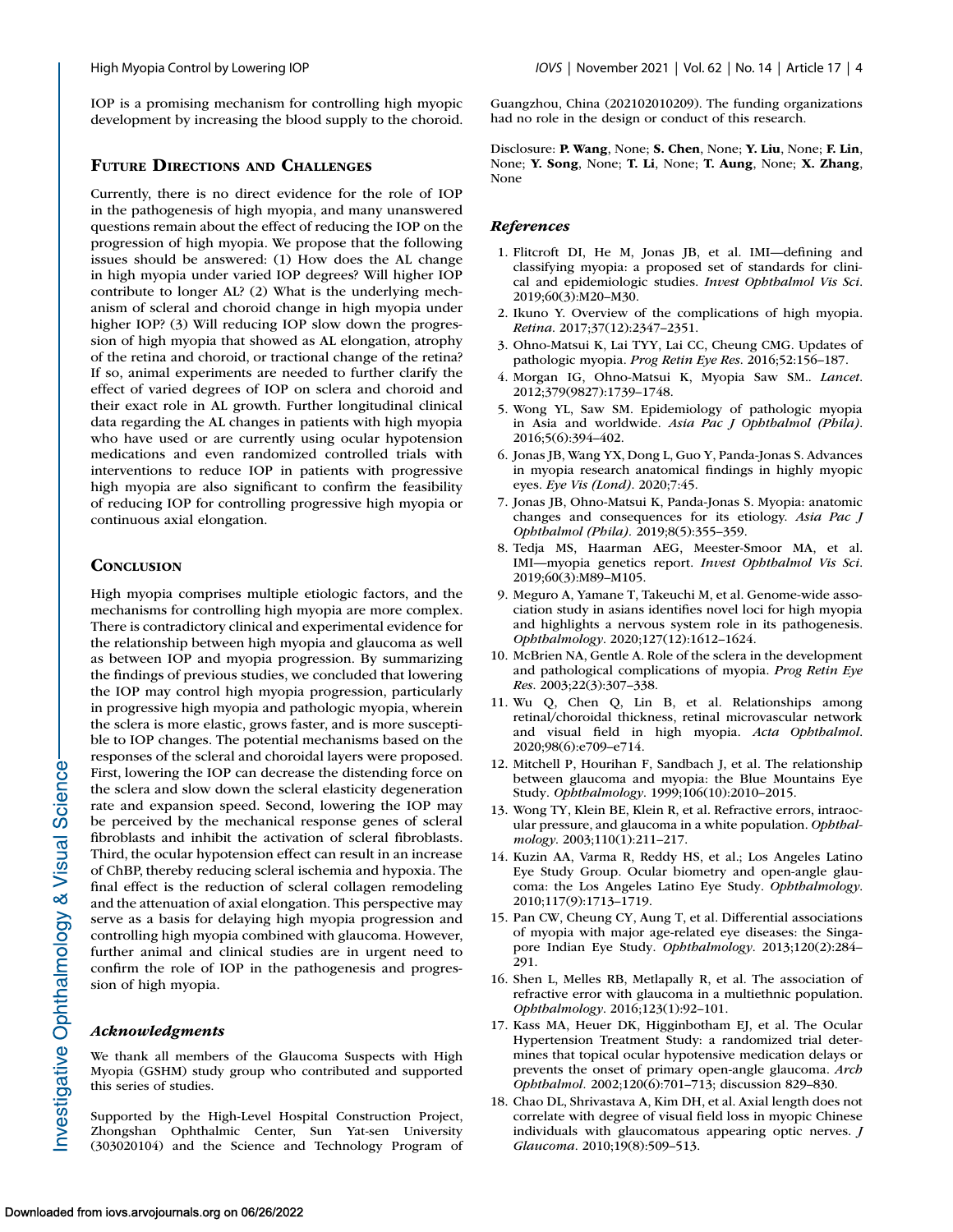- <span id="page-4-0"></span>19. Marcus MW, de Vries MM, Junoy Montolio FGJ, et al. Myopia as a risk factor for open-angle glaucoma: a systematic review and meta-analysis. *Ophthalmology*. 2011;118(10):1989– 1994.e2.
- 20. Manny RE, Mitchell GL, Cotter SA, et al. Intraocular pressure, ethnicity, and refractive error. *Optom Vis Sci*. 2011;88(12):1445–1453.
- 21. Hysi PG, Choquet H, Khawaja AP, et al. Meta-analysis of 542,934 subjects of European ancestry identifies new genes and mechanisms predisposing to refractive error and myopia. *Nat Genet*. 2020;52(4):401–407.
- 22. Shin JW, Kwon J, Lee J, Kook MS. Relationship between vessel density and visual field sensitivity in glaucomatous eyes with high myopia. *Br J Ophthalmol*. 2018;103:585– 591.
- 23. Tan NYQ, Sng CCA, Ang M. Myopic optic disc changes and its role in glaucoma. *Curr Opin Ophthalmol*. 2019;30(2):89– 96.
- 24. Schmid KL, Abbott M, Humphries M, Pyne K, Wildsoet CF. Timolol lowers intraocular pressure but does not inhibit the development of experimental myopia in chick. *Exp Eye Res*. 2000;70(5):659–666.
- 25. Dong L, Li YF, Wu HT, et al. Lens-induced myopization and intraocular pressure in young guinea pigs. *BMC Ophthalmol*. 2020;20(1):343.
- 26. El-Nimri NW, Wildsoet CF. Effects of topical latanoprost on intraocular pressure and myopia progression in young guinea pigs. *Invest Ophthalmol Vis Sci*. 2018;59(6):2644– 2651.
- 27. El-Nimri NW, Yao M, Huerta A, Hoang M, Wildsoet CF. Effect of chronic topical latanoprost on the sclera and lamina cribrosa of form-deprived myopic Guinea pigs. *Exp Eye Res*. 2019;186:107740.
- 28. Yang J, Pan M, Reinach PS, et al. Prostaglandin F2α receptor modulation affects eye development in guinea pigs. *Basic Clin Pharmacol Toxicol*. 2018;123(3):263–270.
- 29. Liu Y, Wang Y, Lv H, Jiang X, Zhang M, Li X. Alphaadrenergic agonist brimonidine control of experimentally induced myopia in guinea pigs: a pilot study. *Mol Vis*. 2017;23:785–798.
- 30. Yang Y, Wu J, Wu D, et al. Intravitreal brimonidine inhibits form-deprivation myopia in guinea pigs. *Eye Vis (Lond)*. 2021;8(1):27.
- 31. Chakraborty R, Read SA, Collins MJ. Diurnal variations in axial length, choroidal thickness, intraocular pressure, and ocular biometrics. *Invest Ophthalmol Vis Sci*. 2011;52(8):5121–5129.
- 32. Al-Obaida I, Al Owaifeer AM, Ahmad K, Malik R. The relationship between axial length, age and intraocular pressure in children with primary congenital glaucoma. *SCI REP-UK Sci Rep*. 2020;10(1):17821.
- 33. Kiefer G, Schwenn O, Grehn F. Correlation of postoperative axial length growth and intraocular pressure in congenital glaucoma—a retrospective study in trabeculotomy and goniotomy. *Graefes Arch Clin Exp Ophthalmol*. 2001;239(12):893–899.
- 34. Law SK, Bui D, Caprioli J. Serial axial length measurements in congenital glaucoma. *Am J Ophthalmol*. 2001;132(6):926– 928.
- 35. Manny RE, Deng L, Crossnoe C, Gwiazda J. IOP, myopic progression and axial length in a COMET subgroup. *Optom Vis Sci.* 2008;85(2):97–105.
- 36. Lee AJ, Saw SM, Gazzard G, Cheng A, Tan DTH. Intraocular pressure associations with refractive error and axial length in children. *Br J Ophthalmol*. 2004;88(1):5–7.
- 37. Li SM, Iribarren R, Li H, et al. Intraocular pressure and myopia progression in Chinese children: the Anyang Childhood Eye Study. *Br J Ophthalmol*. 2019;103(3):349–354.
- 38. Ma D, Wei S, Sun Y, et al. Distribution of IOP and its relationship with refractive error and other factors: the Anyang University Students Eye Study. *Int J Ophthalmol.* 2021;14(4):554–559.
- 39. Chan MP, Grossi CM, Khawaja AP, et al. Associations with intraocular pressure in a large cohort: results from the UK Biobank. *Ophthalmology*. 2016;123(4):771–782.
- 40. Leydolt C, Findl O, Drexler W. Effects of change in intraocular pressure on axial eye length and lens position. *Eye (Lond)*. 2008;22(5):657–661.
- 41. Nomura H, Ando F, Niino N, Shimokata H, Miyake Y. The relationship between intraocular pressure and refractive error adjusting for age and central corneal thickness. *Ophthalmic Physiol Opt*. 2004;24(1):41–45.
- 42. Tomoyose E, Higa A, Sakai H, et al. Intraocular pressure and related systemic and ocular biometric factors in a population-based study in Japan: the Kumejima study. *Am J Ophthalmol.* 2010;150(2):279–286.
- 43. Memarzadeh F, Ying-Lai M, Azen SP, Varma R; Los Angeles Latino Eye Study Group. Associations with intraocular pressure in Latinos: the Los Angeles Latino Eye Study. *Am J Ophthalmol.* 2008;146(1):69–76.
- 44. Han X, Yang T, Zhang J, et al. Longitudinal changes in intraocular pressure and association with systemic factors and refractive error: Lingtou Eye Cohort Study. *BMJ Open.* 2018;8(2):e019416.
- 45. McCann P, Hogg R, Wright DM, et al. Intraocular pressure and circumpapillary retinal nerve fibre layer thickness in the Northern Ireland Cohort for the Longitudinal Study of Ageing (NICOLA): distributions and associations. *Br J Ophthalmol.* 2021;105(7):948–956.
- 46. Francis BA, Wang M, Lei H, et al. Changes in axial length following trabeculectomy and glaucoma drainage device surgery. *Br J Ophthalmol*. 2005;89(1):17–20.
- 47. Saeedi O, Pillar A, Jefferys J, Arora K, Friedman D, Quigley H. Change in choroidal thickness and axial length with change in intraocular pressure after trabeculectomy. *Br J Ophthalmol*. 2014;98(7):976–979.
- 48. Igarashi-Yokoi T, Shinohara K, Fang Y, et al. Prognostic factors for axial length elongation and posterior staphyloma in adults with high myopia: a Japanese observational study. *Am J Ophthalmol*. 2021;225:76–85.
- 49. Husain R, Li W, Gazzard G, et al. Longitudinal changes in anterior chamber depth and axial length in Asian subjects after trabeculectomy surgery. *Br J Ophthalmol*. 2013;97(7):852–856.
- 50. Backhouse S, Phillips JR. Effect of induced myopia on scleral myofibroblasts and in vivo ocular biomechanical compliance in the guinea pig. *Invest Ophthalmol Vis Sci*. 2010;51(12):6162–6171.
- 51. Pekel G, Ağladoğlu K, Acer S, Bozkurt K, Çetin EN, Yağc R. Evaluation of ocular elasticity in high myopia. *Optom Vis Sci*. 2015;92:573–578.
- 52. Cahane M, Bartov E. Axial length and scleral thickness effect on susceptibility to glaucomatous damage: a theoretical model implementing Laplace's law. *Ophthalmic Res*. 1992;24(5):280–284.
- 53. Chung CW, Girard MJA, Jan N, Sigal IA. Use and misuse of Laplace's law in ophthalmology. *Invest Ophthalmol Vis Sci*. 2016;57(1):236–245.
- 54. McMonnies CW. An examination of the baropathic nature of axial myopia. *Clin Exp Optom*. 2014;97(2):116–124.
- 55. Schmid KL, Li RWH, Edwards MH, Lew JKF. The expandability of the eye in childhood myopia. *Curr Eye Res*. 2003;26(2):65–71.
- 56. McMonnies CW. An examination of the relation between intraocular pressure, fundal stretching and myopic pathology. *Clin Exp Optom*. 2016;99(2):113–119.